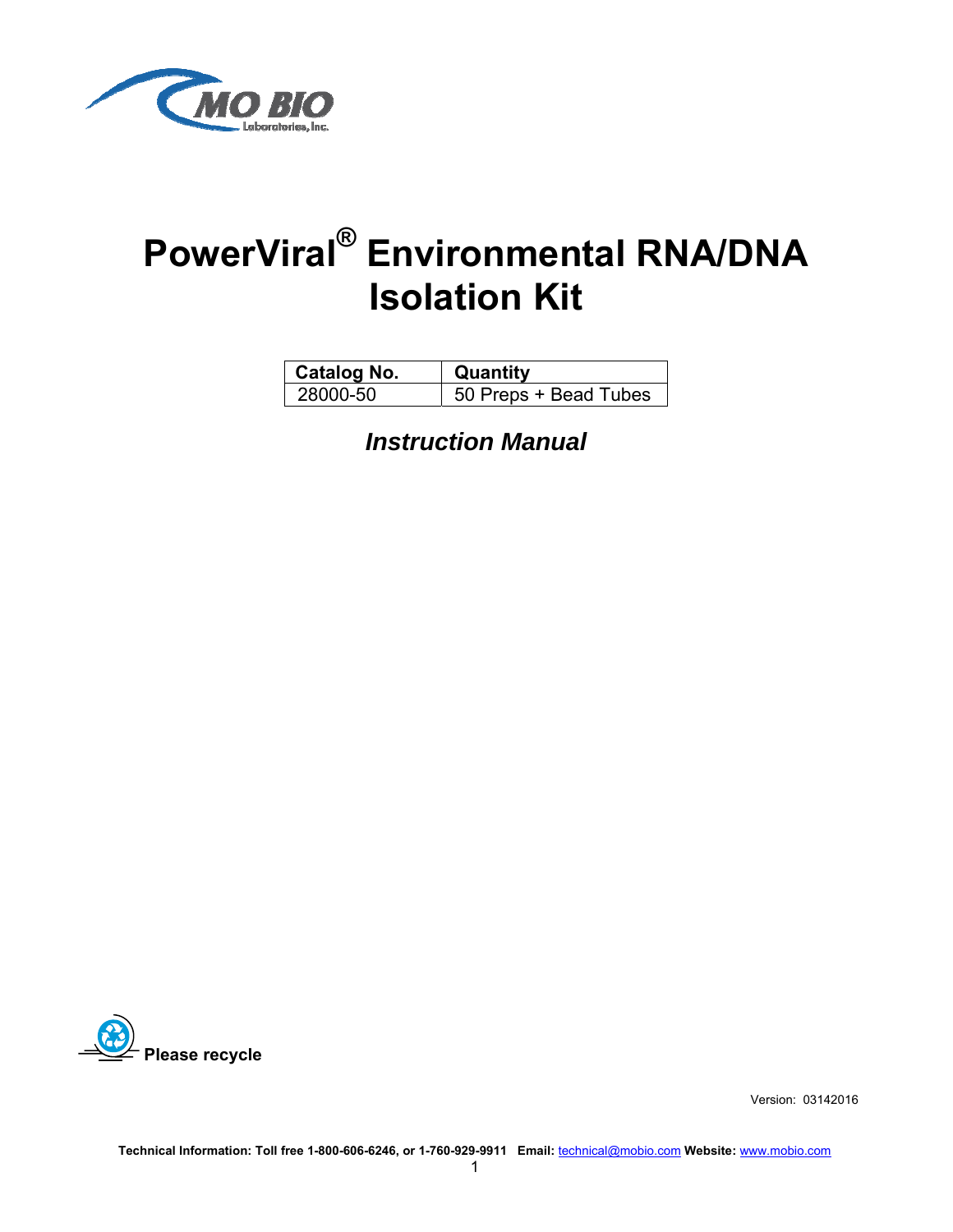

## **Table of Contents**

| Protocols: |  |
|------------|--|
|            |  |
|            |  |
|            |  |
|            |  |
|            |  |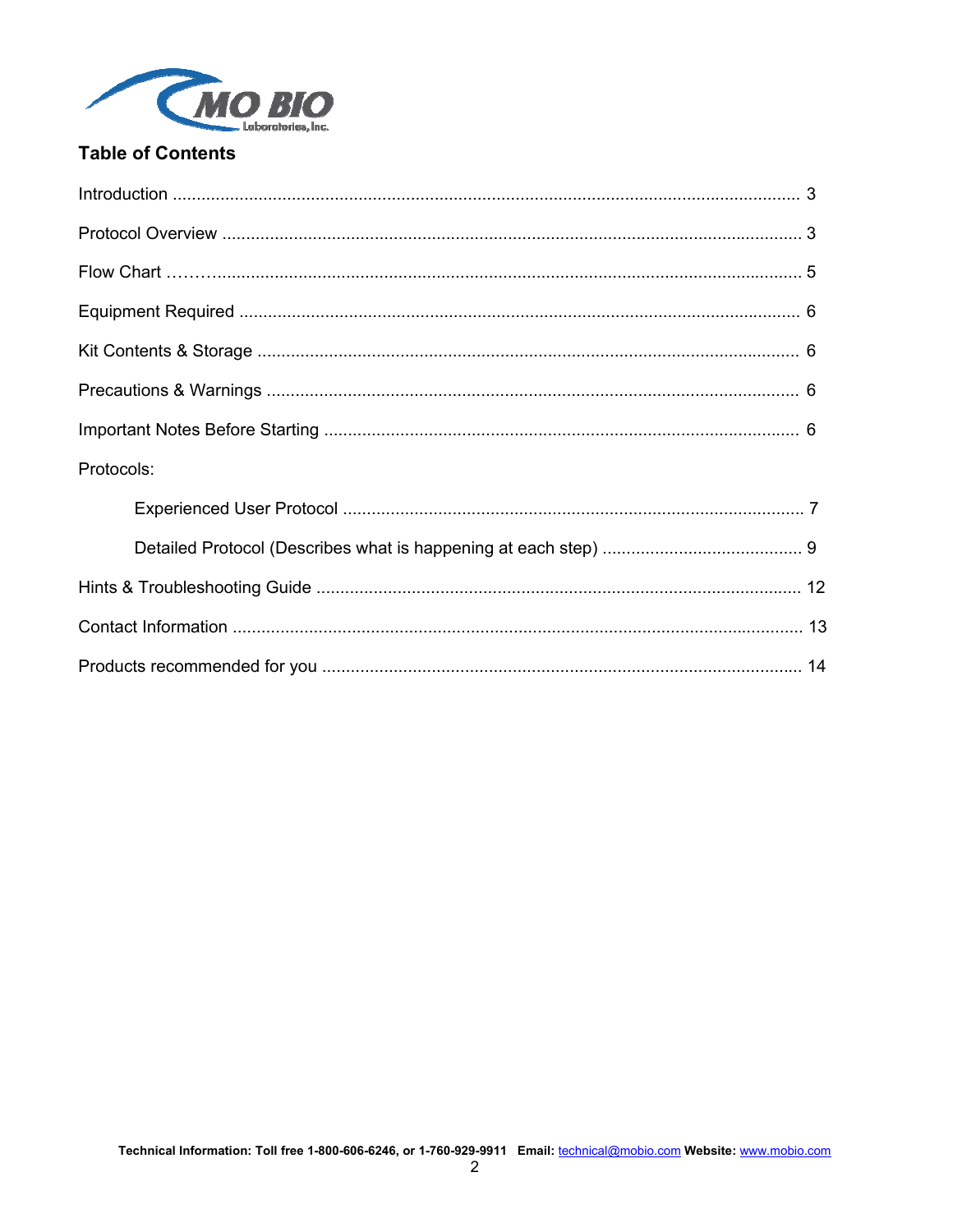

#### **Introduction**

The PowerViral<sup>®</sup> Environmental RNA/DNA Isolation Kit is designed for fast and easy purification of viral and microbial total nucleic acids from samples high in PCR inhibitors; including waste water, biosolids, and gut material. Patented Inhibitor Removal Technology® (IRT) ensures complete removal of the inhibitory substances often contained in these materials, such as undigested plant material in the gut or heme compounds from lysed red blood cells, abundant in stool. The result is DNA and RNA that is ready to use in the most demanding downstream applications. Nucleic acids are eluted in RNase-Free Water and ready for PCR, cDNA synthesis and RT-qPCR.

#### **Protocol Overview**

#### **Cell Lysis Guide**

There are a few optional steps that you may choose from depending on your sample type and desired cell lysis method. Please use the guide below to decide on the exact protocol you will follow.

- If you want to isolate RNA, you will need to prepare a β-mercaptoethanol solution we call Solution PV1/βME before you start. This solution is compatible with both the bead beating lysis method and the phenol:chloroform lysis method described below.
- There are two ways to incorporate the use of this solution. You can either prepare a pre-mix as described in the **Important Notes Before Starting on page 6,** or you can add β-mercaptoethanol and Solution PV1 separately to each sample tube. We recommend the pre-mix.
- For cell lysis, bead beating is optional. It should be used when lysis of microbial cells is desired or if the starting sample contains solid material that needs dispersing. The 0.1 mm Glass Bead Tubes are included in this kit.
- If a phenol-based lysis is desired, add 100 µl of phenol:chloroform:isoamyl alcohol pH 6.5-8.0 to the Bead Tube before adding the sample.
- For the purification of small RNAs, such as microRNA and siRNA, Step 11 requires adding additional ethanol to enhance binding these small RNA.

#### **Amount of Sample to Process**

For liquid samples such as viral concentrate, extract, fecal suspension or waste water, the recommended starting volume is 200 *ul.* For biosolid material or stool, 0.25 grams is suggested. Stool samples must be stored at -80 $\mathrm{^{\circ}C}$  as soon as possible after collection to protect the integrity of the RNA.

#### **Sample Type**

For stool samples or samples with a solid matrix, lysis is achieved using 0.1 mm Glass Bead Tubes in combination with a strong chemical lysis buffer that ensures efficient extraction of tough microorganisms in the bead beating step. For virus extraction from water samples and samples that do not require dispersion, the bead beating step may be skipped and virus extracted through chemical lysis only. The binding solution (PV3) captures the total nucleic acid content in the lysate. The RNA is eluted in RNase-Free Water and is ready to use in RT-PCR.

#### **Bead Tubes**

Purchase of Catalog# 28000-BUNDLE is no longer necessary as the Glass Bead Tubes are now included with Catalog# 28000-50. If lysis with Glass Bead Tubes is not required, you do not need to use the bead tubes.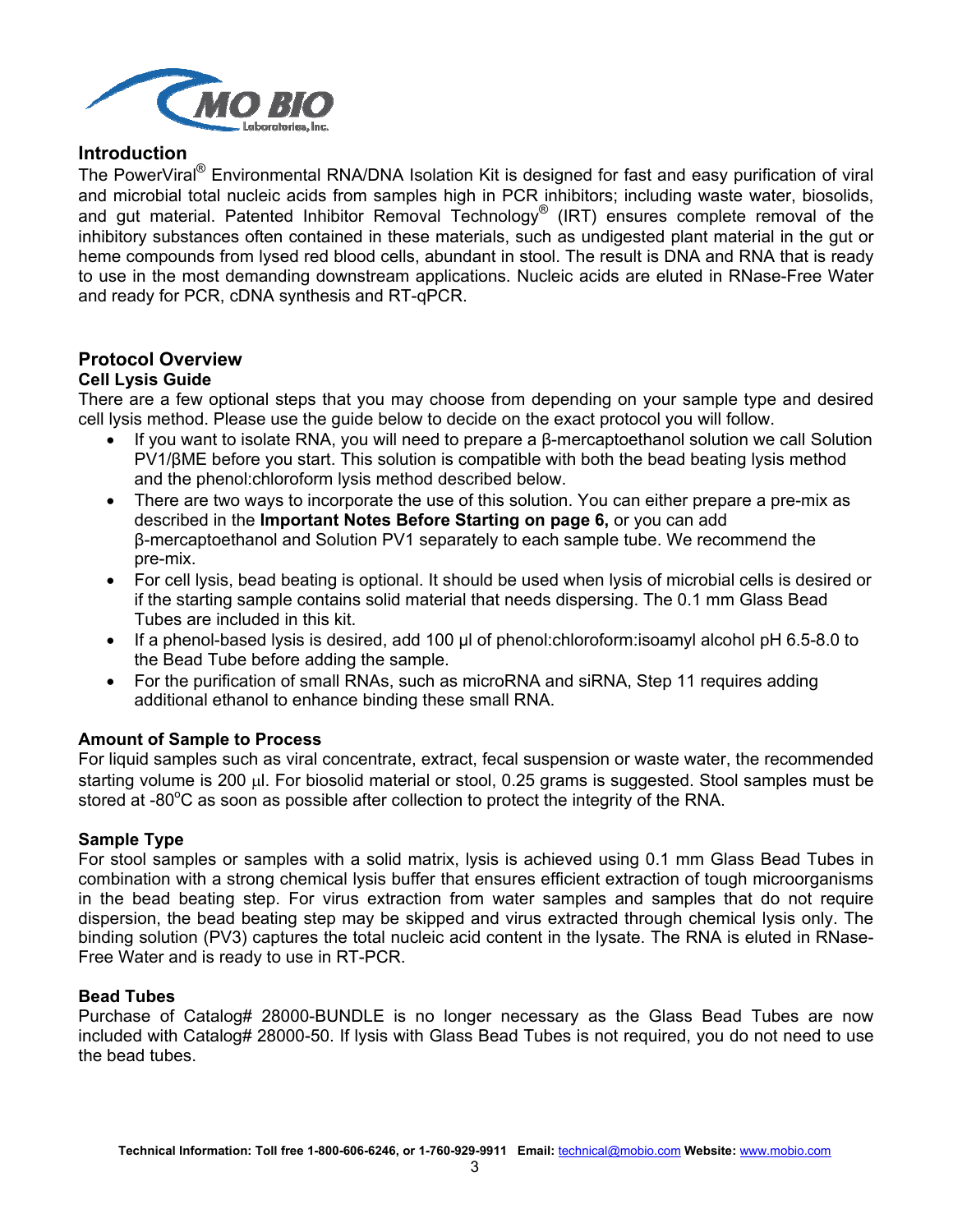

# **Protocol Overview cont.**

#### **DNase**

If additional DNase treatment is required, we recommend the DNase Max $\circledR$  Kit (Catalog# 15200-50), a novel method for removing genomic DNA using a room temperature stable DNase enzyme. With DNase Max $\otimes$  Enzyme, up to 30 µg of DNA is removed in 20 minutes and the DNase Max $\otimes$  Enzyme is easily removed using a proprietary resin. No heat or EDTA is required to inactivate the DNase. RNA retains its original quality and stability when treated with the DNase Max $\circledR$  Kit.

#### **This kit is for research purposes only. Not for diagnostic use.**

| <b>Other Related Products</b> | <b>Catalog No.</b> | <b>Quantity</b> |
|-------------------------------|--------------------|-----------------|
| DNase Max <sup>®</sup> Kit    | 15200-50           | 50 preps        |
| Vortex Adapter for 2 ml tubes | 13000-V1-24        | 1 unit          |

#### **Storage of Virus Concentrates and Samples**

Viral concentrates need to be stored at -80°C for long term storage. Viral concentrates may be maintained at -20°C for a few days to weeks. Viruses will degrade after several months at -20°C. It is also recommended to aliquot the virus before freezing so that the sample does not degrade during the freeze thaw cycle.

#### **Biosolid and Stool Sample Storage and Preservation**

Stool or biosolid material should be stored at -80°C for long term preservation before nucleic acid isolation. The yield and integrity of the RNA isolated from microbes and virus in biosolids or stool is greatly influenced by many factors including the length of time between collection of the sample and preservation at -80°C. The main components of stool are water (between 65%-85%), undigested food, bile, bilirubin (which is derived from dead red blood cells), and dead bacterial cells (up to 50%). Because of the high content of dead and decaying bacterial and human cells, RNA isolated from stool will typically appear to have some level of degradation using standard analysis methods. Quantitative PCR assays developed for RNA species from stool or gut should be designed to detect small fragments, to increase detection sensitivity.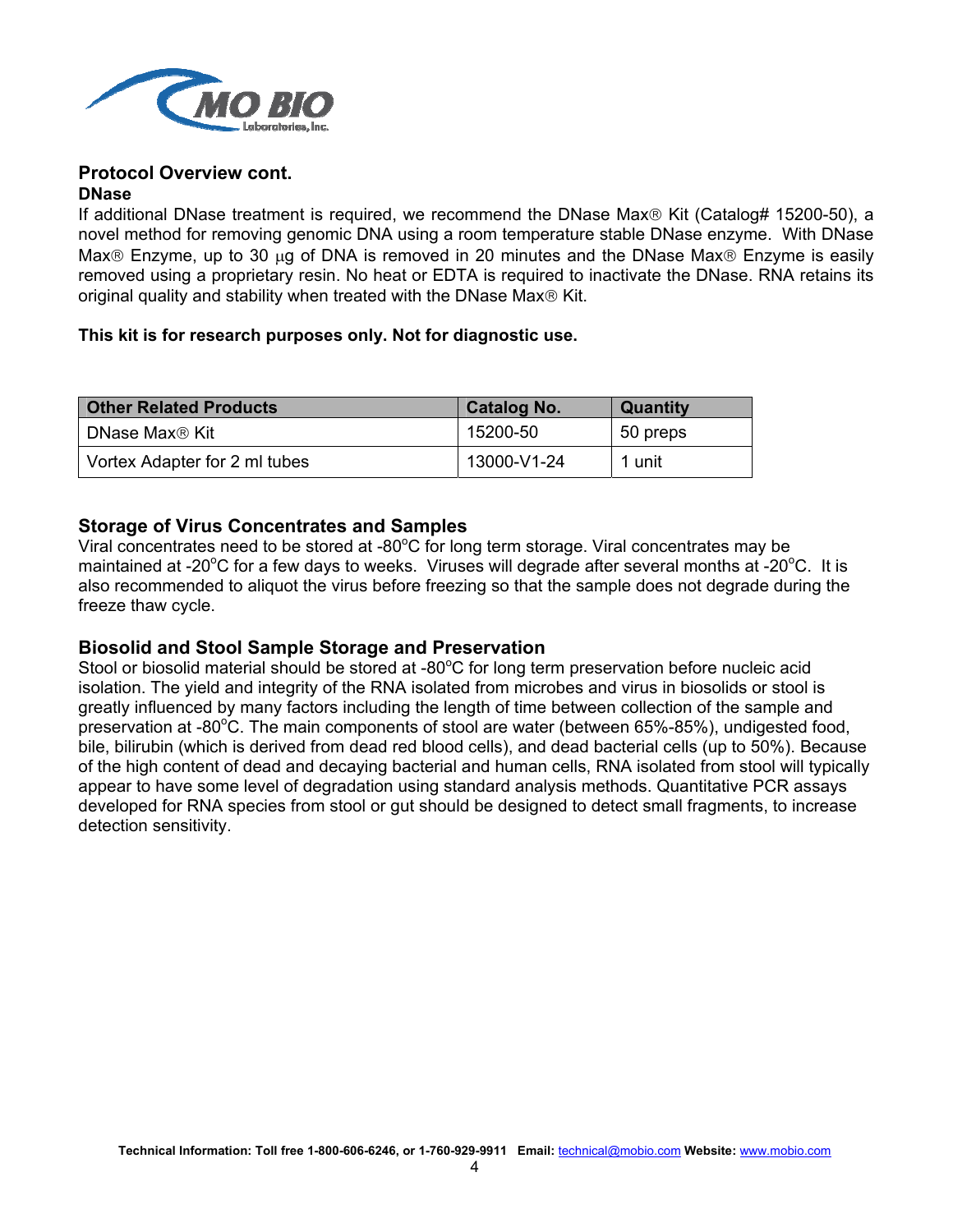

# PowerViral® Environmental RNA/DNA Isolation Kit



**Technical Information: Toll free 1-800-606-6246, or 1-760-929-9911 Email:** technical@mobio.com **Website:** www.mobio.com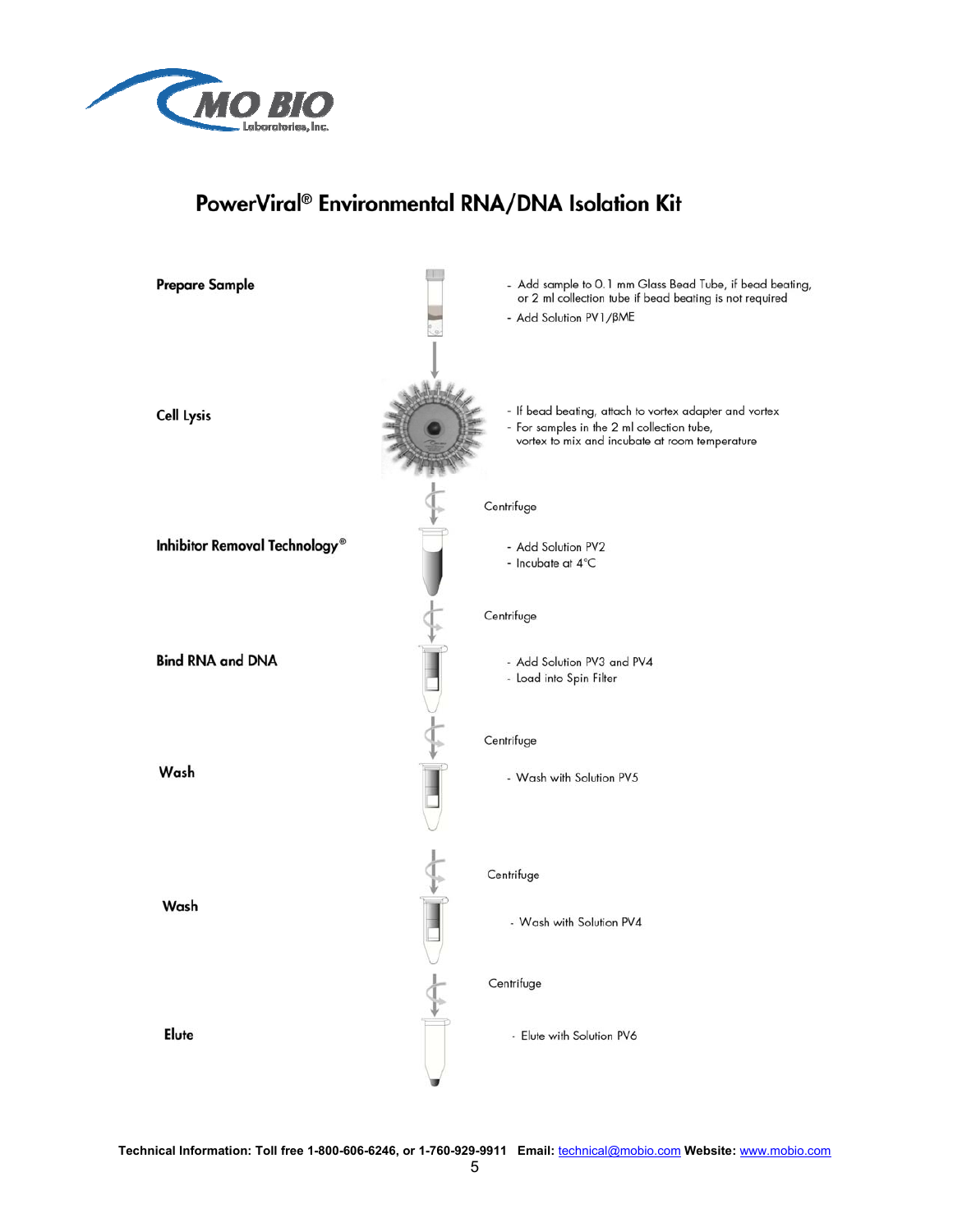

#### **Equipment Required**

Microcentrifuge (13,000 x *g*) **Pipettors** Vortex-Genie® 2 Vortex (MO BIO Catalog# 13111-V or 13111-V-220) Vortex Adapter (MO BIO Catalog# 13000-V1-24)

#### **Optional Reagents**

β-Mercaptoethanol (βME) (for RNA purification) Phenol:Chloroform:Isoamyl Alcohol (25:24:1) pH 6.7-8.0 (Amresco Catalog# 0883-100, 0883-400) www.amresco-inc.com or (US) 800.829.2802

#### **Kit Contents**

|                         | <b>Kit Catalog# 28000-50</b> |                  |
|-------------------------|------------------------------|------------------|
| <b>Components</b>       | Catalog #                    | <b>Amount</b>    |
| Solution PV1            | 28000-50-1                   | 32 ml            |
| Solution PV2            | 28000-50-2                   | $11$ ml          |
| Solution PV3            | 28000-50-3                   | 32 ml            |
| Solution PV4            | 28000-50-4                   | $2 \times 30$ ml |
| Solution PV5            | 28000-50-5                   | 30 ml            |
| Solution PV6            | 28000-50-6                   | 5.5 ml           |
| <b>Spin Filters</b>     | 28000-50-SF                  | 50               |
| 2.2 ml Lysate Tubes     | 28000-50-LT                  | 50               |
| 2 ml Collection Tubes   | 28000-50-T                   | 200              |
| 0.1 mm Glass Bead Tubes | 28000-50-BT                  | 50               |

\*\*This kit now includes the 0.1 mm Glass Bead Tubes, there is no need to purchase separately.

#### **Kit Storage**

Store all reagents and kit components at room temperature (15-30°C).

#### **Precautions**

Please wear gloves when using this product. Avoid all skin contact with kit reagents. In case of contact, wash thoroughly with water. Do not ingest. See Material Safety Data Sheets for emergency procedures in case of accidental ingestion or contact. All MSDS information is available upon request (760-929- 9911) or at www.mobio.com. Reagents labeled flammable should be kept away from open flames and sparks.

**WARNING:** Solutions PV4 and PV5 contain alcohol. They are flammable.

#### **Important Notes Before Starting**

#### **For RNA Isolation, prepare Solution PV1/βME by adding β-mercaptoethanol (βME)**

Add enough β-mercaptoethanol (βME) to Solution PV1 to produce a final concentration of 10 µl/ml. For best results do not use the PV1/βME mixture if greater than a month old. Since the PV1/βME mixture loses its effectiveness over time, it's best to make it fresh each time. For each prep, you will need 600 µl of PV1/βME solution. Alternatively, you may add 600 µl of solution PM1 and 6 µl βME to each sample. βME may be optional for clean sample types. If you choose to not use βME, we recommend performing an evaluation to determine the results prior to performing large scale studies.

**Note:** Use a fume hood when opening βME to avoid exposure to the chemical.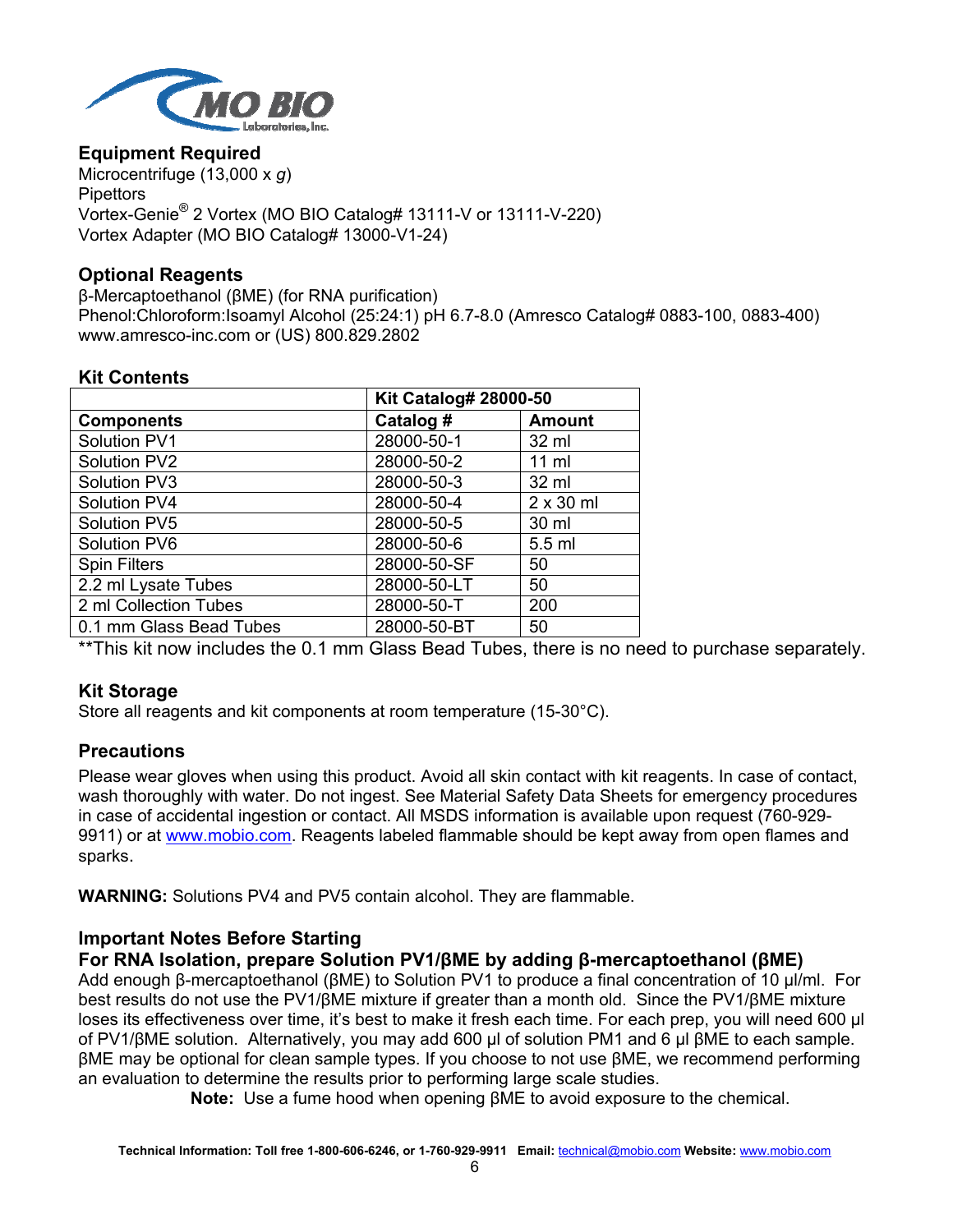

### **Experienced User Protocol**

**Please see Important Notes Before Starting on page 6. Please wear gloves at all times.** 

**Warm Solution PV1 at 55°C for 10 minutes prior to use to dissolve precipitates. Use Solution PV1 while still warm. Shake to mix before using.** 

**Important: Use of bead beating is optional but should be used when lysis of microbial cells is desired or if the starting sample contains solid material that needs dispersing. For viral nucleic acid isolation from liquid samples, bead beating is generally not required. The 0.1 mm Glass Bead Tubes are included in this kit.** 

**Note:** β-mercaptoethanol (βME) is only necessary for RNA isolation.

- 1. If bead beating is not required, 200 µl of viral concentrate or water may be placed into a 2 ml Collection Tube (provided). If using bead beating, skip to step 3.
- 2. Add **600 µl of Solution PV1/βME** (see **Important Notes before Starting** section) to the 2 ml Collection Tube. Alternatively, you may add separately 600 µl PV1 and 6 µl of βME to the Collection Tube. Vortex the viral concentrate and PV1/βME for 30 seconds to mix and then incubate the sample for 5 minutes at room temperature. **Go to step 8**.
- 3. If bead beating is required (see recommendations above) add either 0.25 grams of stool/biosolid or 200 µl of liquid into the provided 0.1 mm Glass Bead Tube. **Note:** If a phenol-based lysis is desired, add 100 µl of phenol:chloroform:isoamyl alcohol pH 6.5-8.0 to the Bead Tube before adding the sample.
- 4. Add **600 µl of Solution PV1/βME** (see **Important Notes before Starting** section) to the 0.1 mm Glass Bead Tube. Alternatively, you may add separately 600 µl PV1 and 6 µl of βME to the Tube.
- 5. Secure the bead tubes horizontally to a MO BIO Vortex Adapter (Catalog# 13000-V1-24). The tube caps should be oriented pointing toward the center of the Vortex Adapter.
- 6. Vortex at maximum speed for 10 minutes.
- 7. Centrifuge at 13,000 x *g* for 1 minute at room temperature. Transfer the supernatant to a clean 2 ml Collection Tube (provided). The expected volume is ~600 µl. If you added phenol:chloroform: isoamyl alcohol, remove the upper aqueous layer and transfer to a clean 2 ml Collection Tube.
- 8. Add **150 µl of Solution PV2** and vortex briefly to mix. Incubate at 4°C for 5 minutes.
- 9. Centrifuge the tubes at 13,000 x *g* for 1 minute.
- 10. Avoiding the pellet, transfer the supernatant to a clean **2.2 ml Lysate Tube**. Do not transfer more than 700 µl at this step.
- 11. Add **600 µl of Solution PV3** and **600 µl of Solution PV4.** Vortex briefly to mix.

**Technical Information: Toll free 1-800-606-6246, or 1-760-929-9911 Email:** technical@mobio.com **Website:** www.mobio.com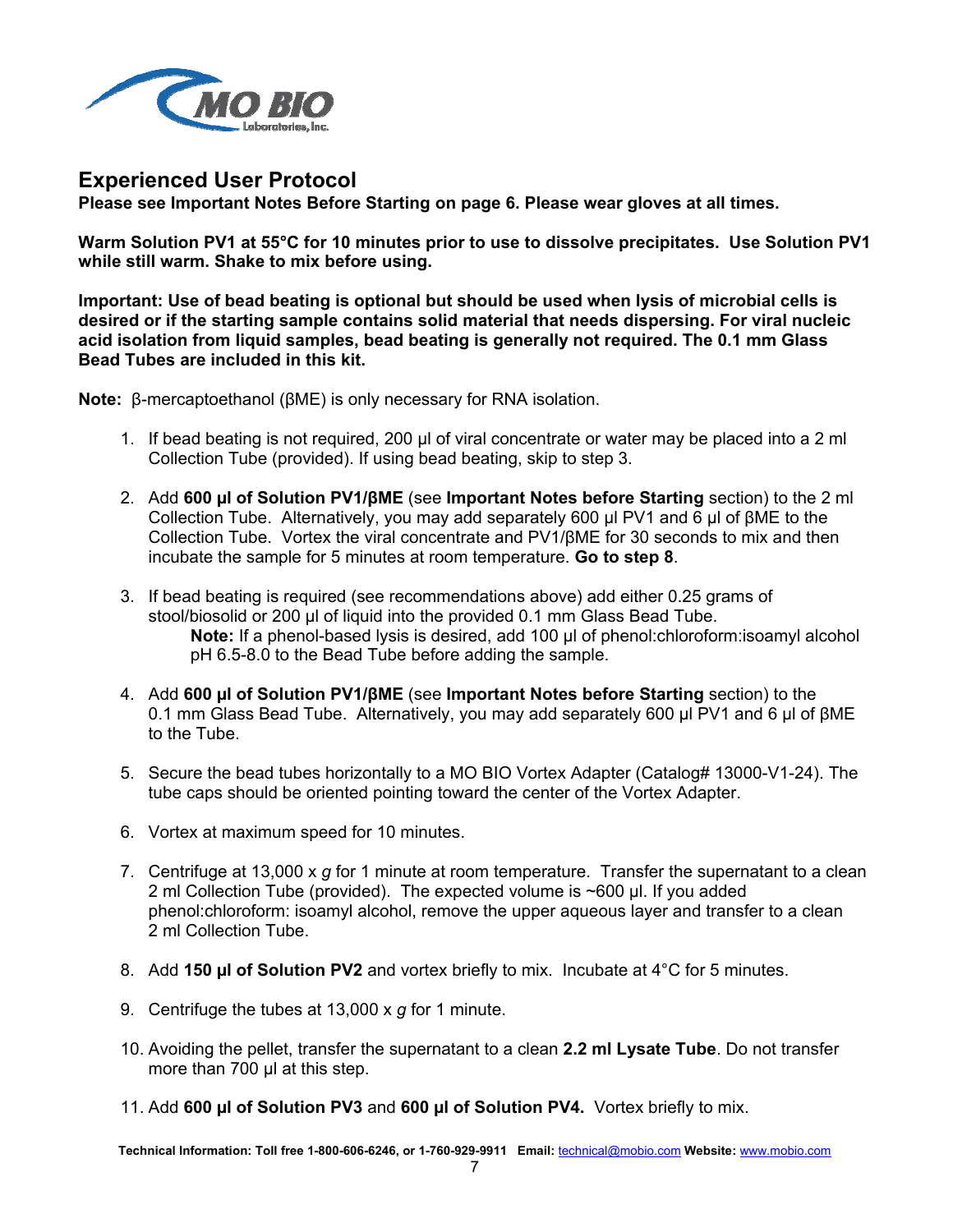

**Note**: For the purification of small RNAs, such as microRNA and siRNA, transfer the lysate to a larger tube to accommodate a higher volume (2.5 ml) and add an additional 600 µl of 100% ethanol to the lysate. You will need to supply 100% ethanol for this step.

- 12. Load 625 µl of supernatant onto a Spin Filter and centrifuge at 13,000 x *g* for 1 minute. Discard the flow through and repeat until all the supernatant has been loaded onto the Spin Filter. **Note:** A total of three loads for each sample processed is required and four loads if an additional volume of 100% ethanol is added for the microRNA and siRNA protocol.
- 13. Shake to mix Solution PV5. Add **600 µl of Solution PV5** to the Spin Filter and centrifuge at 13,000 x *g* for 1 minute.
- 14. Discard the flow through and add **600 µl of Solution PV4** and centrifuge at 13,000 x *g* for 1 minute.
- 15. Discard the flow through and centrifuge again at 13,000 x *g* for 2 minutes to remove any residual wash solution.
- 16. Place the Spin Filter basket into a clean 2 ml Collection Tube (provided).
- 17. Add **100 µl of Solution PV6 (RNase-Free Water)** to the center of the white filter membrane. Allow the water to sit on the membrane for at least 1 minute.

**Note:** Eluting with 100 µl of Solution PV6 will maximize DNA/RNA yield. For more concentrated DNA/RNA, a minimum of 50 µl of Solution PV6 can be used. Do not use less than 50 µl of Solution PV6.

- 18. Centrifuge at 13,000 x *g* for 1 minute.
- 19. Discard the Spin Filter basket.

The DNA and RNA is now ready for any downstream applications. The RNA in the tube can be stored at -80°C until use.

**Thank you for choosing the PowerViral**® **Environmental RNA/DNA Isolation Kit**

**For further removal of genomic DNA post-RNA extraction, we recommend the DNase Max Kit, Catalog# 15200-50, which contains a DNase removal resin to generate DNA-free RNA without the use of heat or EDTA to inactivate enzymes.**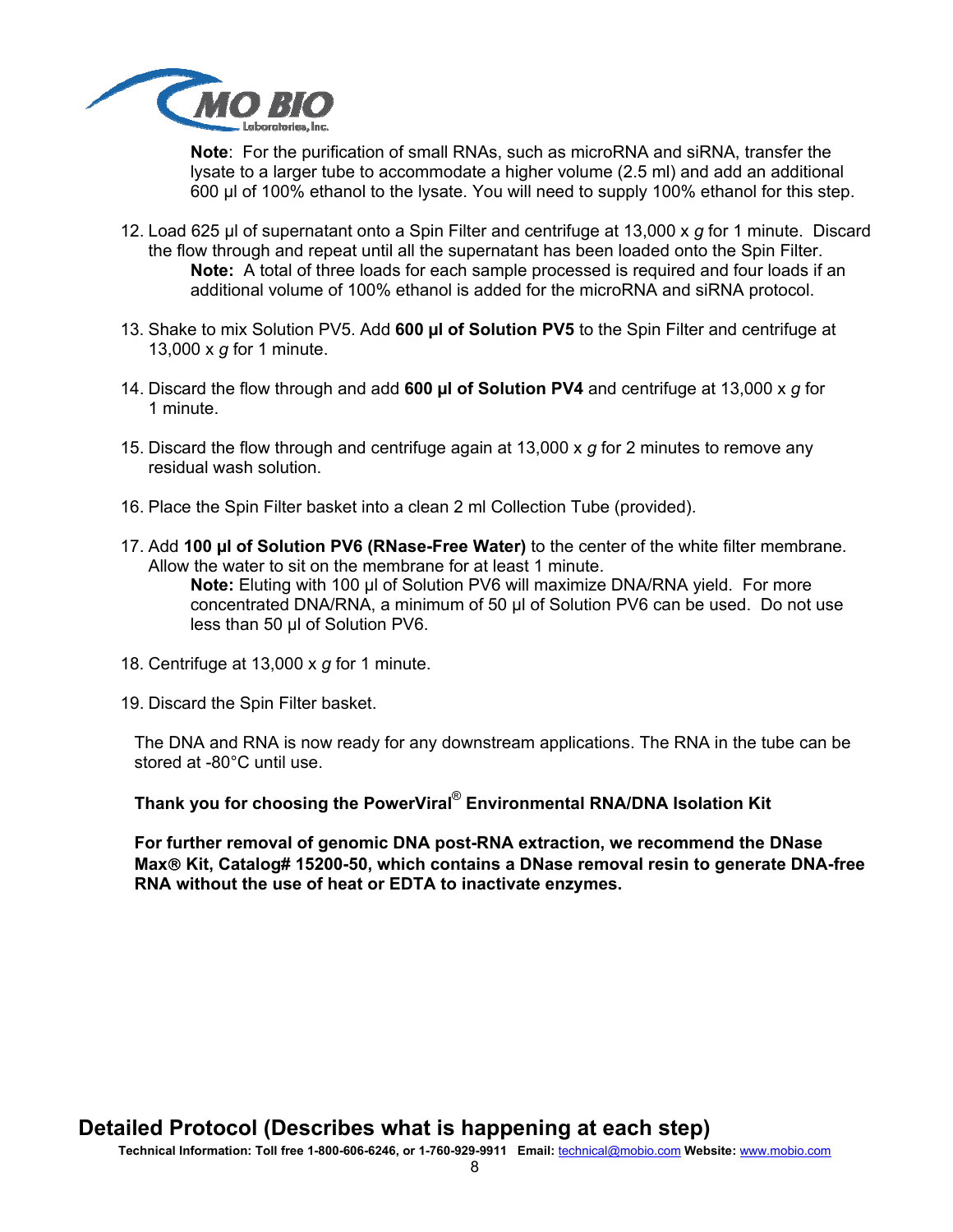

**Please see Important Notes Before Starting on page 6. Please wear gloves at all times.** 

**Warm Solution PV1 at 55°C for 10 minutes prior to use to dissolve precipitates. Use Solution PV1 while still warm. Shake to mix before using.** 

**Use of bead beating is optional and should be used if lysis of microbial cells is required or if the starting sample has solid material that needs dispersing. For viral nucleic acids isolation from liquid samples, 200 µl of virus concentrate or water may be placed into a 2 ml Collection Tube. The 0.1 mm Glass Bead Tubes are included in this kit.** 

**Note:** β-mercaptoethanol (βME) is only necessary for RNA isolation.

- 1. If bead beating is not required, 200 µl of virus concentrate or water may be placed into a 2 ml Collection Tube (provided). If using bead beating, skip to step 3.
- 2. Add **600 µl of Solution PV1/βME** (see **Important Notes before Starting** section) to the 2 ml Collection Tube. Alternatively, you may add separately 600 µl PV1 and 6 µl of βME to the Collection Tube. Vortex the virus concentrate and PV1/βME for 30 seconds to mix and then incubate the sample for 5 minutes at room temperature. **Go to step 8**.

*What's happening: PV1/βME is a lysis buffer that prevents RNase activity for isolation of RNA viruses. βME is not necessary for isolation of DNA from viruses and may not be needed for clear samples. Liquid samples do not require bead beating. Incubation for five minutes in lysis buffer will release the nucleic acids from virus in suspension.* 

3. If bead beating is required (see recommendations above) add either 0.25 grams of stool/biosolid or 200 µl of liquid into the provided 0.1 mm Glass Bead Tube. **Note:** If a phenol-based lysis is desired, add 100 µl of phenol:chloroform:isoamyl alcohol pH 6.5-8.0 to the Bead Tube before adding the sample.

*What's happening: Bead beating is used to disperse solid samples and to lyse microbial cells.* 

- 4. Add **600 µl of Solution PV1/βME** (see **Important Notes before Starting** section) to the 0.1 mm Glass Bead Tube. Alternatively, you may add separately 600 µl PV1 and 6 µl of βME to the Tube.
- 5. Secure the bead tubes horizontally to a MO BIO Vortex Adapter (Catalog# 13000-V1-24). The tube caps should be oriented pointing toward the center of the Vortex Adapter.
- 6. Vortex at maximum speed for 10 minutes.

*What's happening: The sample is homogenized using mechanical bead beating and a lysis buffer that protects the RNA released into the supernatant. Bead beating is recommended for samples where microbial RNA and DNA are desired or for samples with solid material that requires homogenization to release virus particles.* 

7. Centrifuge at 13,000 x *g* for 1 minute at room temperature. Transfer the supernatant to a clean 2 ml Collection Tube (provided). The expected volume is ~600 µl. If you added phenol:chloroform: isoamyl alcohol, remove the upper aqueous layer and transfer to a clean 2 ml Collection Tube.

*What's happening: Proteins and cellular debris are pelleted with the beads and the supernatant contains RNA and DNA from virus or cells.* 

**Technical Information: Toll free 1-800-606-6246, or 1-760-929-9911 Email:** technical@mobio.com **Website:** www.mobio.com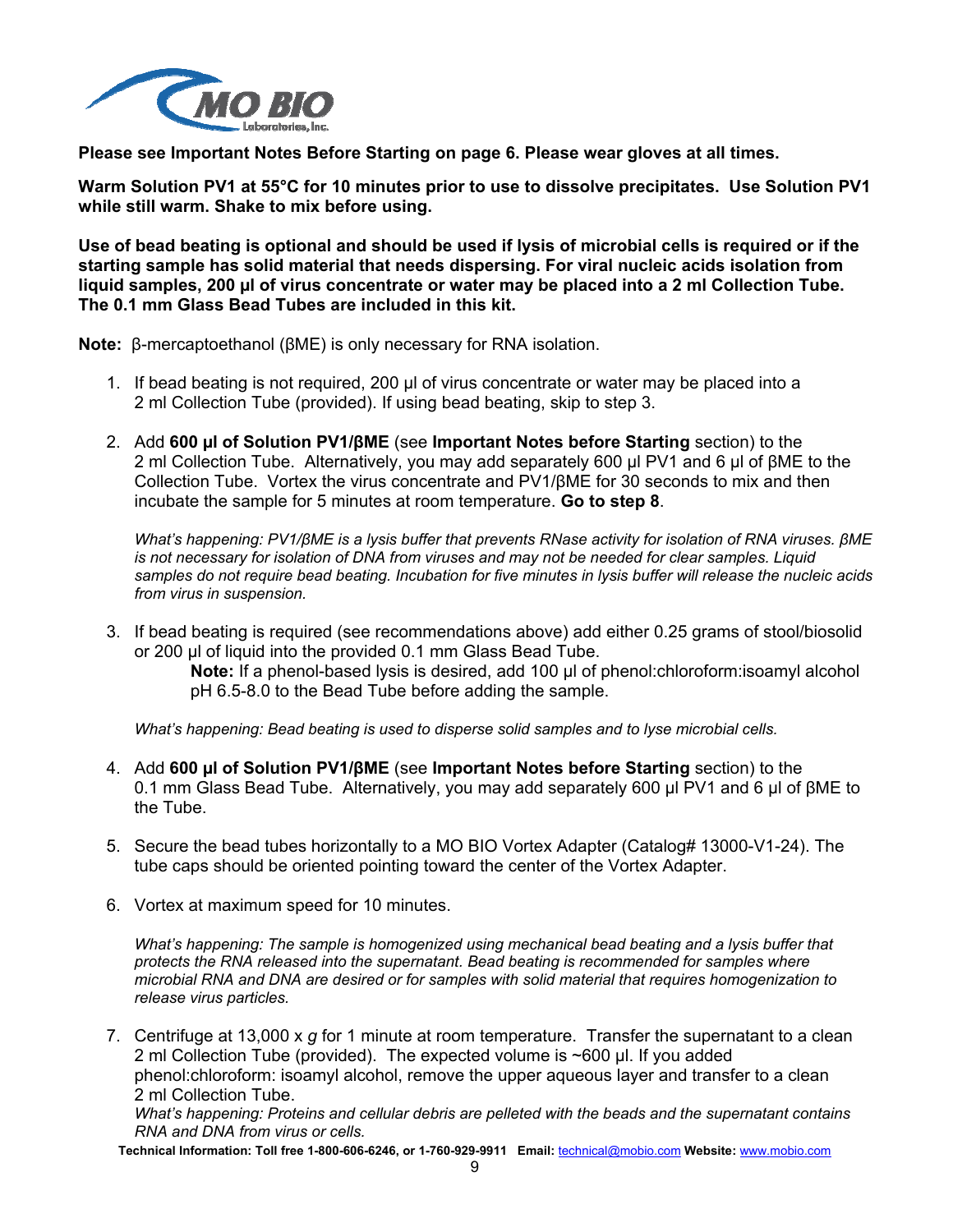

- 8. Add **150 µl of Solution PV2** and vortex briefly to mix. Incubate at 4°C for 5 minutes.
- 9. Centrifuge the tubes at 13,000 x *g* for 1 minute.

*What's happening: Solution PV2 is Inhibitor Removal Solution which completes the IRT process and removes the contaminants from the sample that would cause problems with PCR and other downstream applications.* 

- 10. Avoiding the pellet, transfer the supernatant to a clean **2.2 ml Lysate Tube**. Do not transfer more than 700 ul at this step.
- 11. Add **600 µl of Solution PV3** and **600 µl of Solution PV4.** Vortex briefly to mix. **Note**: For the purification of small RNAs, such as microRNA and siRNA, transfer the lysate to a larger tube to accommodate a higher volume (2.5 ml) and add an additional 600 µl of 100% ethanol to the lysate. You will need to supply 100% ethanol for this step.

*What's happening: Solution PV3 contains the binding salts for total nucleic acid purification and Solution PV4 is 100% ethanol. These solutions set up the conditions for RNA and DNA binding to the Spin Filter.* 

12. Load 625 µl of supernatant onto a Spin Filter and centrifuge at 13,000 x *g* for 1 minute. Discard the flow through and repeat until all the supernatant has been loaded onto the Spin Filter. **Note:** A total of three loads for each sample processed is required and four loads if an additional volume of 100% ethanol is added for the microRNA and siRNA protocol.

*What's happening: The total nucleic acids are bound to the Spin Filter by passing it through the membrane using centrifugation.* 

- 13. Shake to mix Solution PV5. Add **600 µl of Solution PV5** to the Spin Filter and centrifuge at 13,000 x *g* for 1 minute.
- 14. Discard the flow through and add **600 µl of Solution PV4** and centrifuge at 13,000 x *g* for 1 minute.

*What's happening: Solution PV5 and PV4 are wash buffers containing isopropanol and ethanol, respectively and are used to desalt the column before the elution step.* 

15. Discard the flow through and centrifuge again at 13,000 x *g* for 2 minutes to remove any residual wash solution.

*What's happening: The final dry spin ensures all of the ethanol is cleared from the membrane so that the elution will be efficient.* 

- 16. Place the Spin Filter basket into a clean 2 ml Collection Tube (provided).
- 17. Add **100 µl of Solution PV6 (RNase-Free Water)** to the center of the white filter membrane. Allow the water to sit on the membrane for at least 1 minute.

**Note:** Eluting with 100 µl of Solution PV6 will maximize DNA/RNA yield. For more concentrated DNA/RNA, a minimum of 50 µl of Solution PV6 can be used. Do not use less than 50 µl of Solution PV6.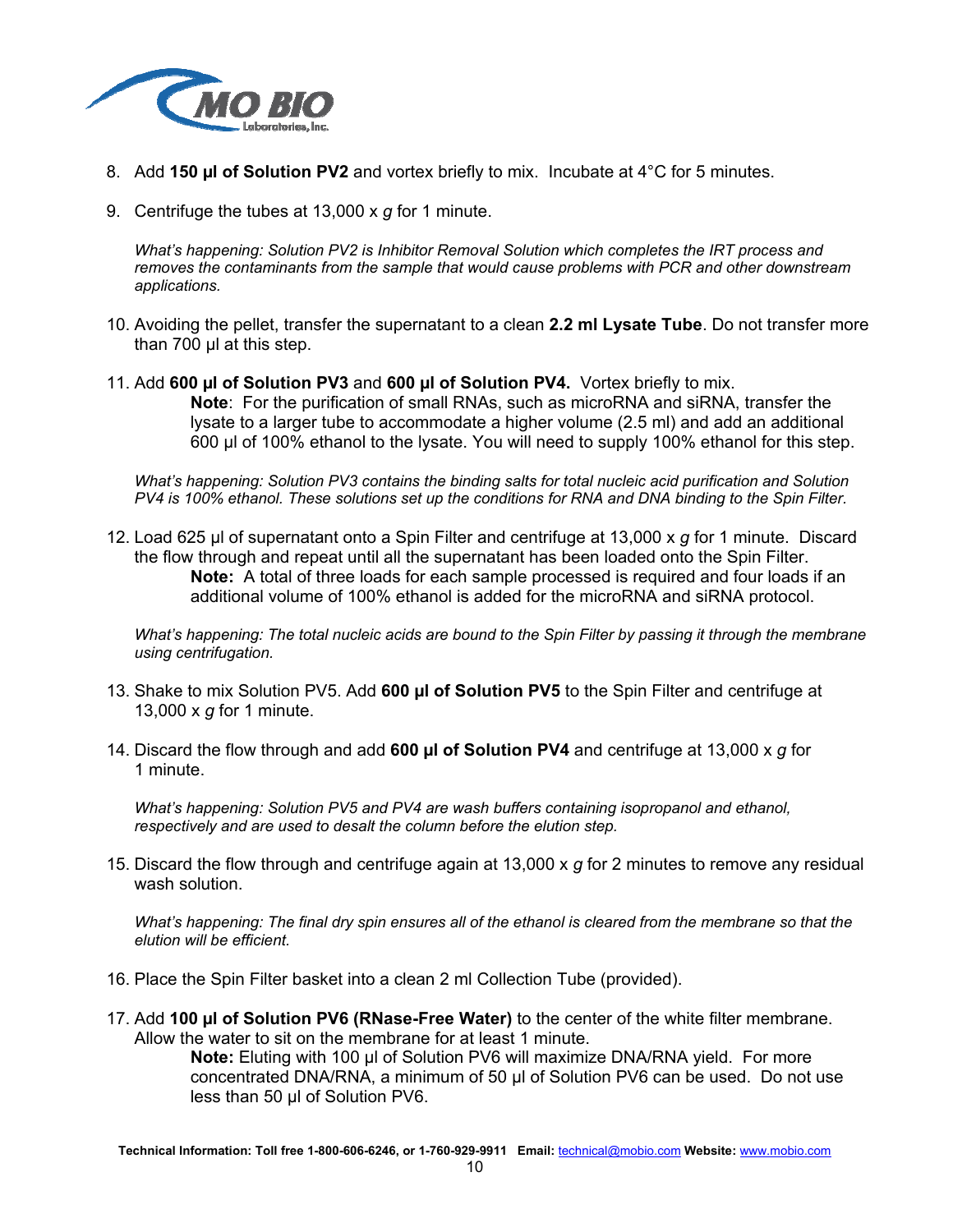

18. Centrifuge at 13,000 x *g* for 1 minute.

*What's happening: RNA and DNA is solubilized from the Spin Filter membrane into Solution PV6 (RNase-Free Water) and is ready for use in enzymatic applications.* 

19. Discard the Spin Filter basket.

The RNA is now ready for any downstream applications. The RNA in the tube can be stored at -80°C until use.

**Thank you for choosing the PowerViral**® **Environmental RNA/DNA Isolation Kit**

**For further removal of genomic DNA post-RNA extraction, we recommend the DNase Max Kit Catalog# 15200-50, which contains a DNase removal resin to generate DNA-free RNA without the use of heat or EDTA to inactivate enzymes.**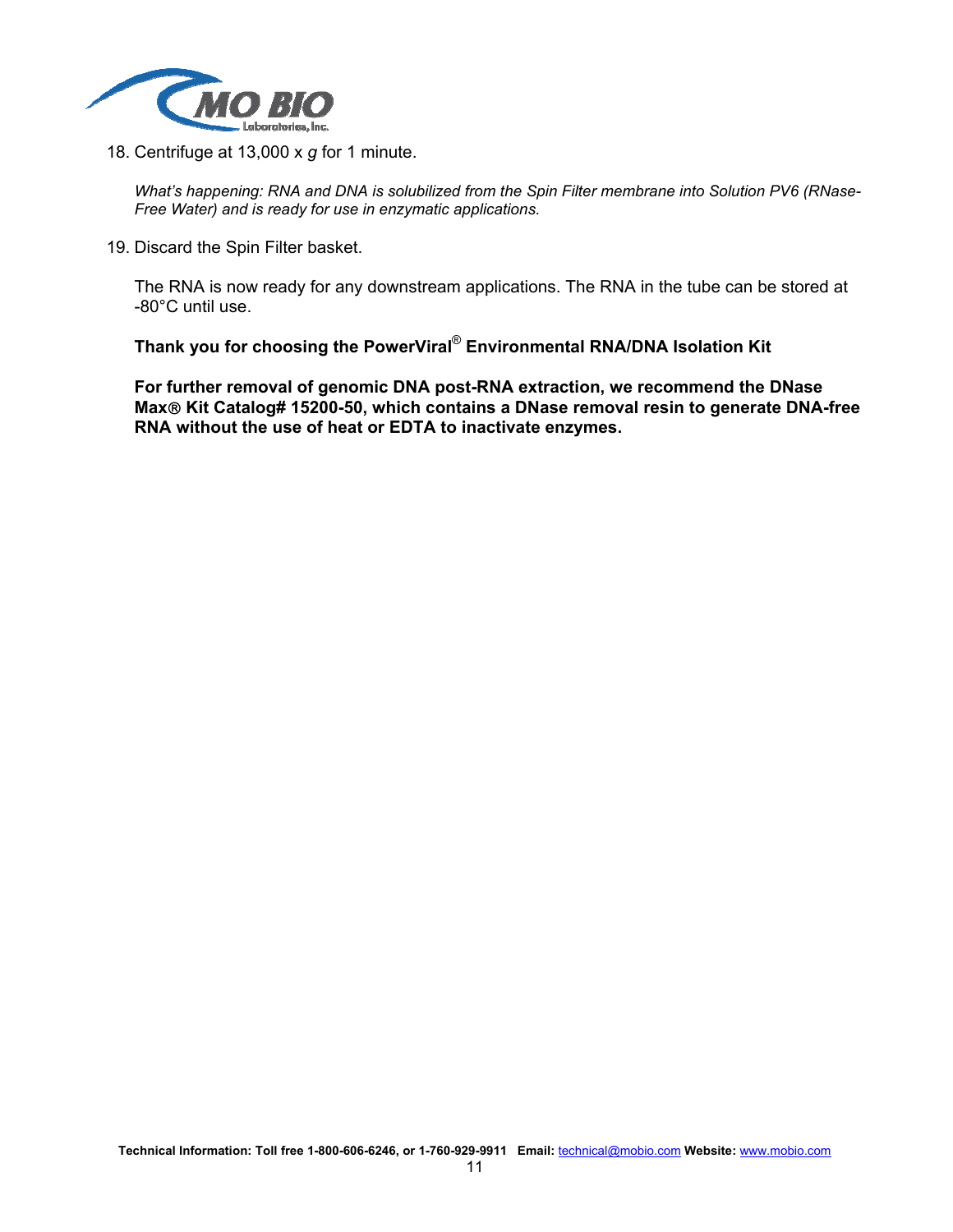

# **Hints and Troubleshooting Guide**

#### *RNA Degradation*

The optimal method for storing stool samples prior to RNA isolation is to freeze at -80 $\degree$ C and to avoid multiple freeze/thaw cycles. The primary solid component of stool is dead bacteria which will contain a high level of degraded RNA. Co-isolation of degraded RNA along with intact RNA is expected.

Removal of small degraded RNA is achieved by reducing the concentration of ethanol used at the binding step (Step 10). Instead of Solution PV4, use 600 µl of 70% ethanol.

If using stool samples preserved in RNALater<sup>®</sup>, use only 0.1 gram of sample to avoid clogging the column. RNALater® preserved samples will require additional DNase treatment post-purification to remove contaminating genomic DNA.

The use of phenol:chloroform:isoamyl alcohol (25:24:1) buffered to pH 6.7-8.0 is optional and may assist in protecting the integrity of the RNA during homogenization of the sample. Add 100 µl of phenol:chloroform:isoamyl alcohol to the 0.1 mm Glass Bead Tube before adding the sample. For most solid samples, an organic phase and an aqueous phase may not be visible. However, for watery samples you may see a separation of phases. Always take the upper aqueous phase for the next step.

#### *Low Purity*

RNA and DNA yields from viral concentrates or extracts will often have undetectable levels of nucleic acid using conventional quantification techniques (UV spectrophotometry or fluorescent dye based detection). Purity readings on the UV Spec are not reflective of the sample when yields fall below the accurate range for the instrument. For the Nanodrop this yield is <10 ng/µl. A positive control may be useful in determining the purity of the samples processed. qPCR will be more accurate for determination of the yield and purity of the samples with low biological input.

For samples with high biomass, the expected 260/280 purity ratio for RNA is 1.8-2.1 and 1.7-2.0 for DNA. The optimal ratio for the 260/230 ratio is >1.5. If the 260/230 readings are low, increase the amount of Solution PV2 to 200 µl to remove more inhibitors. Alternatively, use less sample if the purity is not improved with the addition of more PV2.

#### *Genomic DNA contamination*

If removal of genomic DNA is desired, a DNase treatment using the DNase Max KitCatalog # 15200-50 will ensure removal of DNA without the need for addition of EDTA or heat inactivation of the enzyme.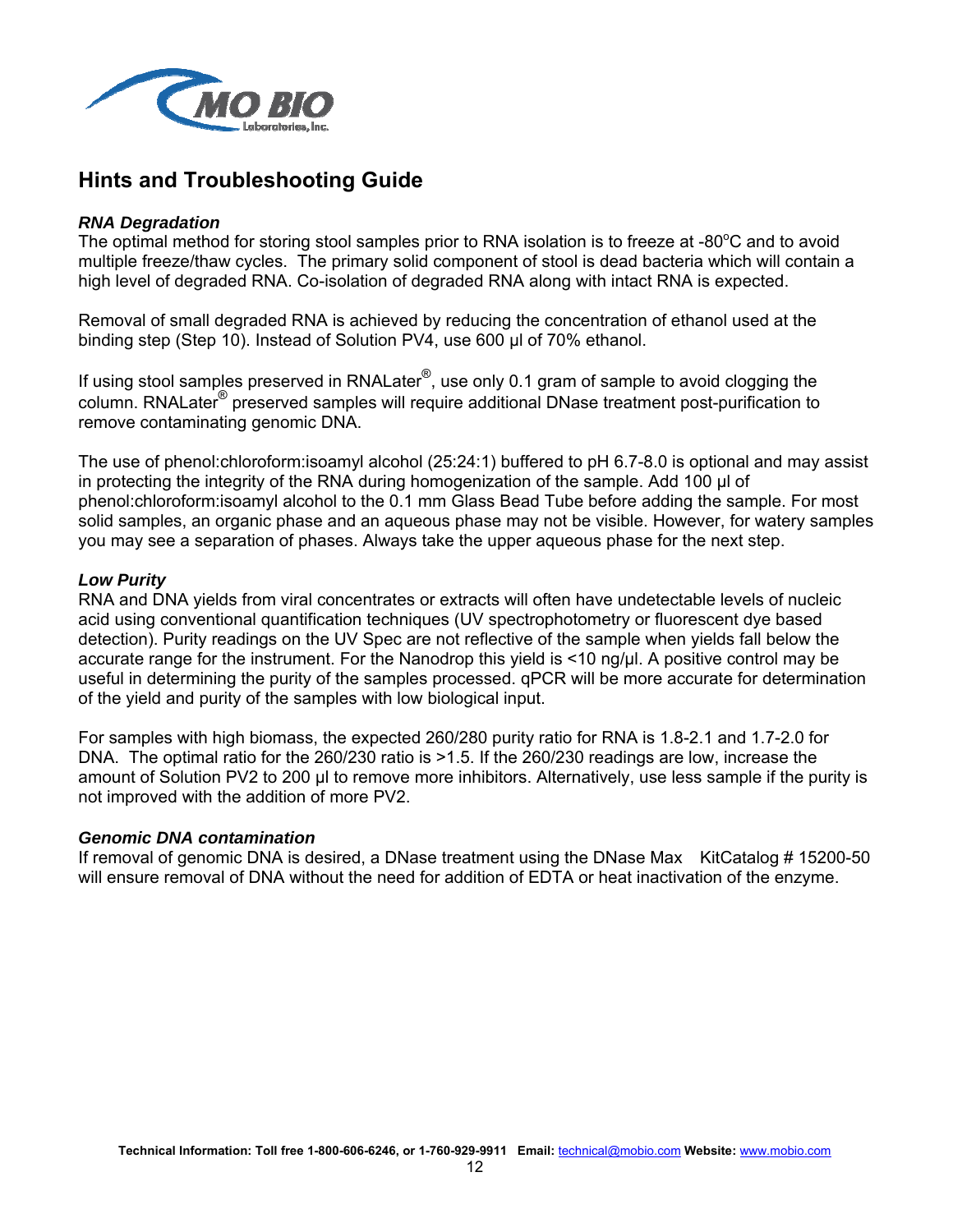

## **Contact Information**

**Technical Support:**  Phone MO BIO Laboratories, Inc. Toll Free 800-606-6246, or 760-929-9911 Email: technical@mobio.com Fax: 760-929-0109 Mail: MO BIO Laboratories, Inc, 2746 Loker Ave West, Carlsbad, CA 92010

**Ordering Information:**  Direct: Phone MO BIO Laboratories, Inc. Toll Free 800-606-6246, or 760-929-9911 Email: orders@mobio.com Fax: 760-929-0109 Mail: MO BIO Laboratories, Inc, 2746 Loker Ave West, Carlsbad, CA 92010

**For the distributor nearest you, visit our website at www.mobio.com/distributors**